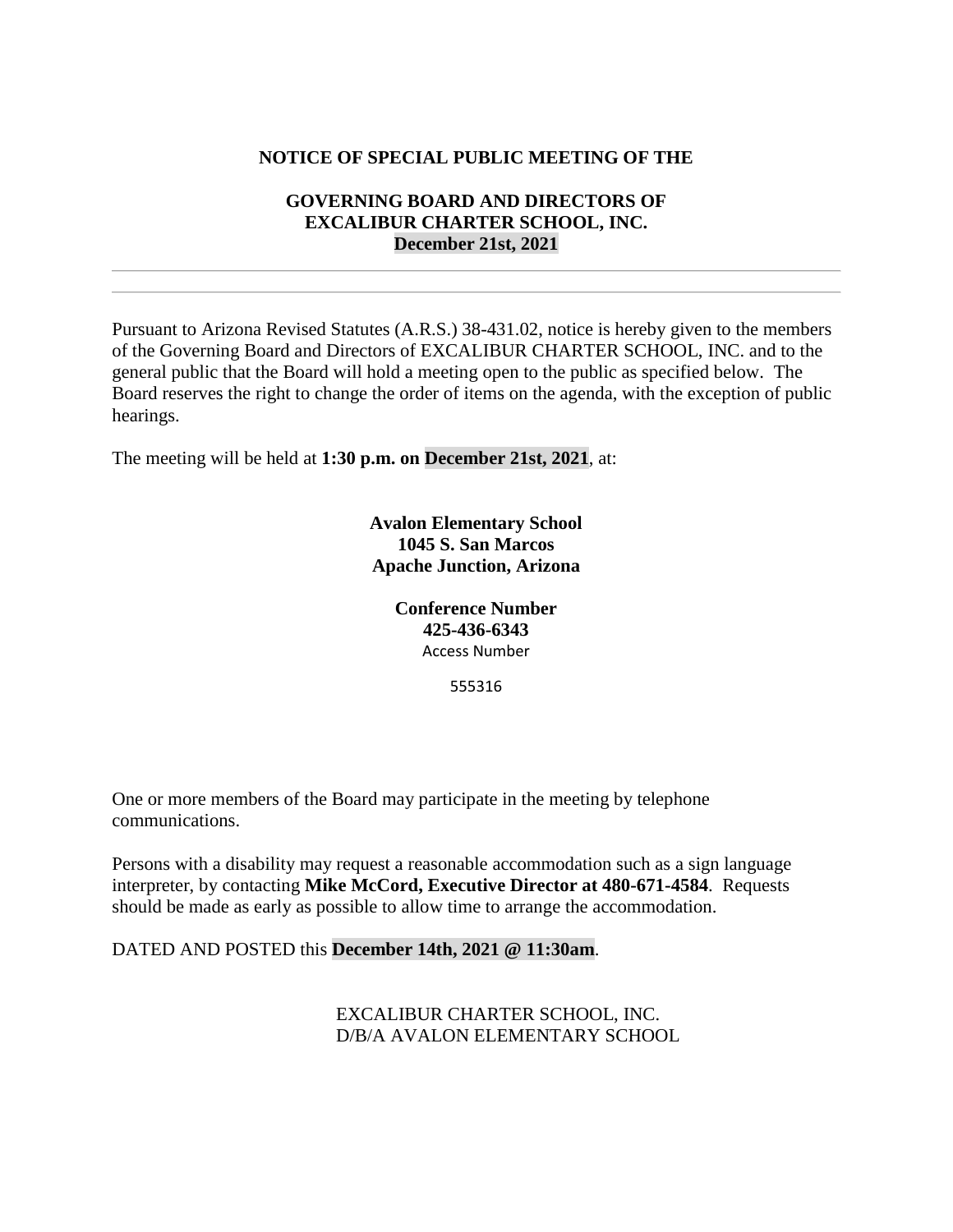### By: Michael McCord

# **AGENDA FOR SPECIAL PUBLIC MEETING OF THE GOVERNING BOARD AND DIRECTORS OF EXCALIBUR CHARTER SCHOOL, INC.**

### **For Public Meeting to be held on the 21st day of December 2021at the following location:**

Avalon Elementary School 1045 S. San Marcos Apache Junction, Arizona The Meeting will begin at 1:00 pm.

- 1. Call to Order:
- 2. Pledge of Allegiance
- 3. Invocation/Moment of Silence
- *4.* Roll call of Directors
- *5. Anyone wishing to address the Board may do so at this point on the agenda. Note: The board is not allowed to take action on any item not listed on its agenda for this meeting. It may refer requests for action to the administration for further consideration and/or discuss the matter at a later meeting. Speakers will be limited to five (5) minutes each* **6. Old Business:**

 $N/A$ 

- **7. New Business:**
	- **A. Discussion and possible action on sick leave/PTO policy changes. See attached document.**
	- **B. Discussion and possible action on the implantation of black out days. See attached document.**
	- **C. Discussion and possible action on the purchase of a school vehicle to replace 2004 Titan. This action will give the Executive Director permission to spend up to \$60,000 on the purchase of a new or used vehicle with the option to lease.**
	- **D. Discussion and possible action on the approval of the 2022-2023 school calendar.**